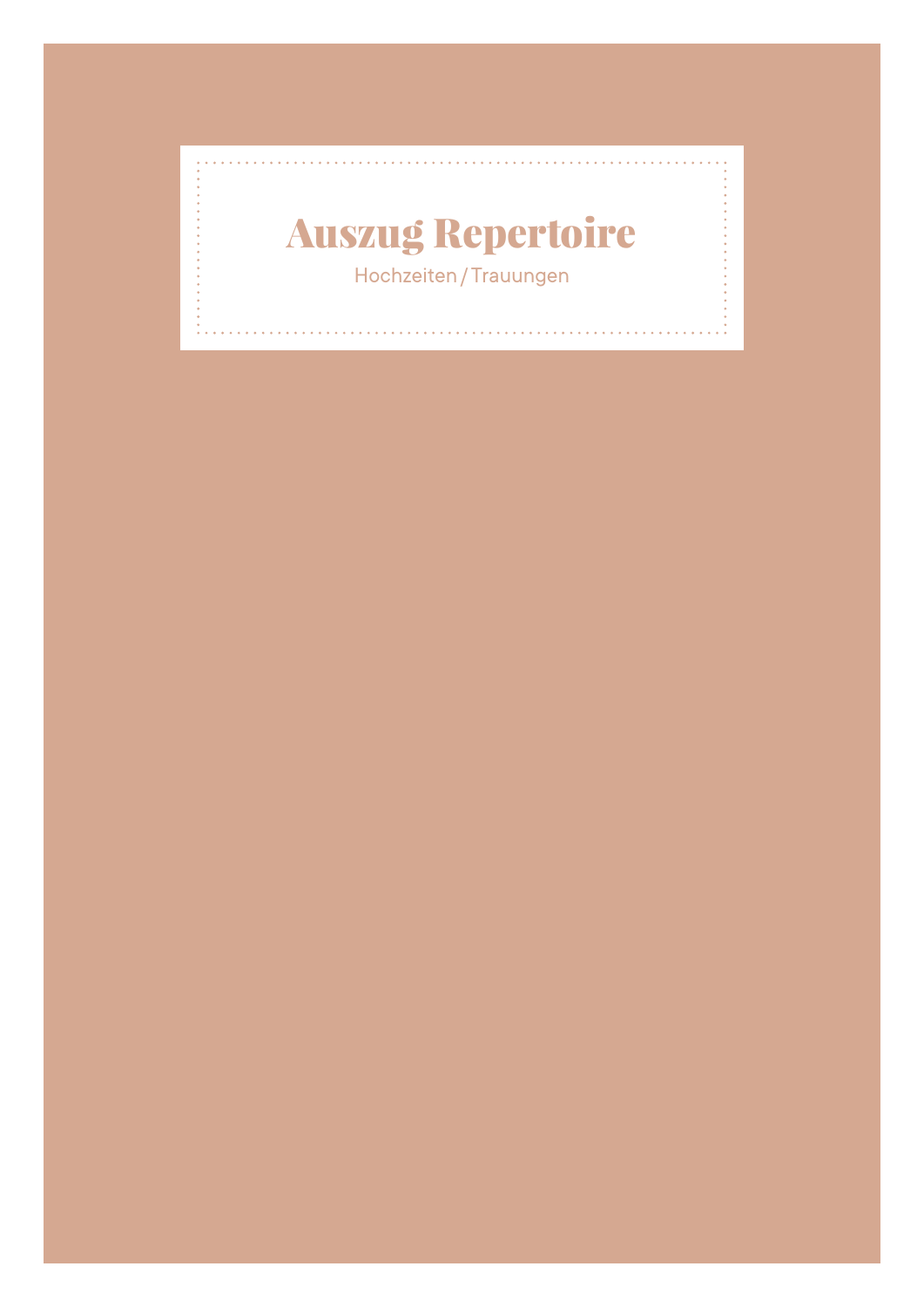### Liederauswahl 2022

Änderungen vorbehalten.

### $\sim$  Party Music  $\sim$

Another One Bites The Dust of Another One Bites The Dust Cueen<br>Alperose Polo Hofer Baila Morena Zucchero Beat It Michael Jackson Billy Jean Michael Jackson Blau Blau Blüht der Enzian Heino<br>**Blue Suede Shoes** Elvis Presley Blue Suede Shoes<br>Blurred Lines Blurred Lines **Robin Thicke** Robin Thicke Brown Eyed Girl<br>Celebration **Celebration Celebration** Kool & The Gang Despacito Luis Fonsi Everybody Needs Somebody To Love **Funky Town** Get Lucky Daft Punk Ghostbusters **Theme Song** Gloria Umberto Tozzi **Great Balls of Fire** Griechischer Wein **Happy Pharrell Williams** Hello Mary Lou Ricky Nelson Hemmige Stefan Eicher Hey Ya OutKast Highway To Hell<br>I Feel Good I Schänke Dir Mis Härz Züri West **I Will Survive Communist Communist Communist Communist Communist Communist Communist Communist Communist Communist Communist Communist Communist Communist Communist Communist Communist Communist Communist Communist Commun** I Wish Stevie Wonder (Stevie Wonder I`m A Believer The Monkees **I'm So Excited The Pointer Sisters** Jailhouse Rock Elvis Presley<br>Johnny B. Goode Chuck Berry<br>Jump, Jive An' Wail Louis Prima Johnny B. Goode Jump, Jive An' Wail **Kiss Prince (2008)**<br>Riss Prince Klar Jan Delay Kung Fu Fighting **Kung Fu Fighting Alimes Carl Douglas<br>
La Bamba Gipsy Kings<br>
La Camisa Negra Alimes Duanes** La Camisa Negra

**Angels** Robbie Williams

**Let Me Entertain You** Robbie Williams<br> **Let's Get It On Marvin Gave** Let's Get It On Marvin Gaye Let's Twist Again Chubby Checker Macarena Los Del Rio Mambo Nr. 5 Marmor Stein und Eisen bricht Mambo Nr. 5<br>
Marmor Stein und Eisen bricht Drafi Deutscher<br>
Mas Que Nada Black Eyed Peas **Narcotic**<br> **Night Fever**<br> **Night Fever Constant Constant Constant Constant Constant Constant Constant Constant Constant Constant Constant Constant Constant Constant Constant Constant Constant Constant Constant Constant** Play That Funky Music Proud Mary Time Turner<br>Proud Mary Tina Turner<br>Purple Rain Prince Purple Rain<br>
Rock Around The Clock<br>
Bill Haley Rock Around The Clock<br>Rote Lippen Rote Lippen Cliff Richard Satisfaction **Rolling Stones** See You Later Alligator Sex Machine **Sex Machine** James Brown Shape Of You Ed Sheeran She Loves You The Beatles<br>Should I Stay Or Should I Go The Clash Should I Stay Or Should I Go The Clash<br>
Signed Sealed Delivered Stevie Wonder Signed Sealed Delivered Smoke On The Water Deep Purple<br>
Staying Alive Bee Gees<br>
Summer of 69<br>
Dian Adams **Staying Alive** Summer of 69<br>Superstition Sweat Inner Circle<br>Sweet Home Chicago S. H. C. Sweet Home Chicago Tage Wie Diese Die Toten Hosen Take On Me<br>The Winner Takes It All **ARRA** The Winner Takes It All **Treasure Bruno Mars**<br>**Tutti Frutti Bruno Mars**<br>**Little Richa** Tutti Frutti Little Richard Uptown Funk Bruno Mars **Valerie Amy Winehouse Amy Winehouse** W.Nuss Vo Bümpliz Patent Ochsner<br>We Are Family Patent Ochsmer Redge We Are Family **YMCA** Village People<br> **You Can Leave Your Hat On** Joe Cocker You Can Leave Your Hat On Joe Co.<br>You're The One That I Want Grease You're The One That I Want

Stevie Wonder<br>Stevie Wonder

## FEELGOODINC

contact@feelgoodinc.ch